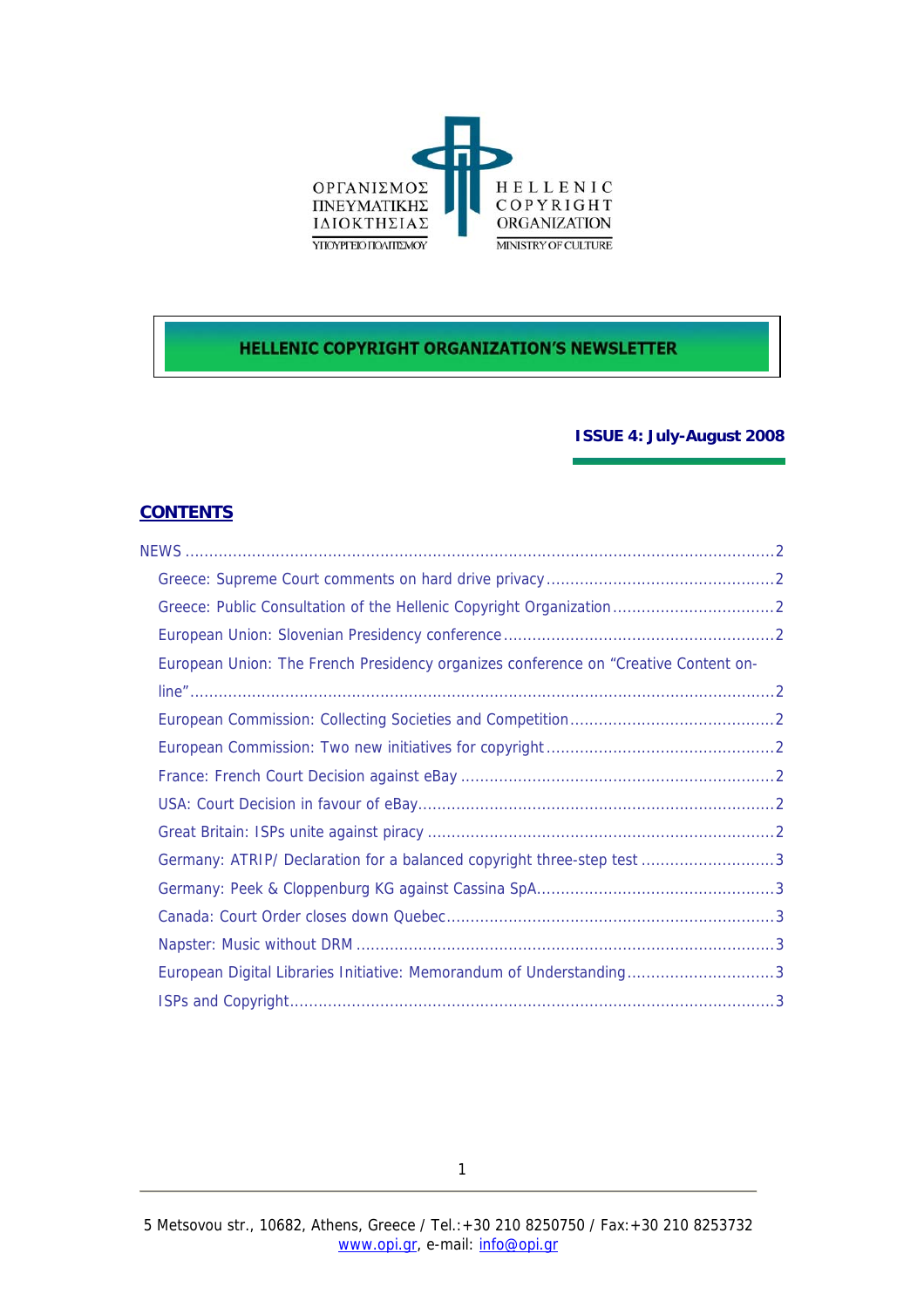### <span id="page-1-0"></span>**NEWS**

#### **Greece: Supreme Court comments on hard drive privacy**

Source: LawNews Center, 30/7/2008

**Greece: Public Consultation of the Hellenic Copyright Organization** 

Source: <http://web.opi.gr/portal/page/portal/opi/contact.html/consultation.html>

**European Union: Slovenian Presidency conference** 

Source: Endiamesa, Issue No 43, p. 7

**European Union: The French Presidency organizes conference on "Creative Content on-line"** 

Source: [http://www.ddm.gouv.fr/article.php3?id\\_article=1383](http://www.ddm.gouv.fr/article.php3?id_article=1383)

**European Commission: Collecting Societies and Competition** 

Source: <http://www.ip-watch.org/weblog/index.php?p=1156>

**European Commission: Two new initiatives for copyright** 

Sources:

[http://ec.europa.eu/internal\\_market/copyright/term-protection/term-protection\\_en.htm](http://ec.europa.eu/internal_market/copyright/term-protection/term-protection_en.htm) [http://ec.europa.eu/internal\\_market/copyright/copyright-infso/copyright-infso\\_en.htm](http://ec.europa.eu/internal_market/copyright/copyright-infso/copyright-infso_en.htm)

**France: French Court Decision against eBay** 

Sources: <http://news.bbc.co.uk/2/hi/business/7481241.stm> MPAA

#### **USA: Court Decision in favour of eBay**

Source: <http://www.managingip.com/Article.aspx?ArticleID=1975998&LS=EMS193698>

#### **Great Britain: ISPs unite against piracy**

Source: <http://www.ip-watch.org/weblog/index.php?p=1178>

2 and 2 and 2 and 2 and 2 and 2 and 2 and 2 and 2 and 2 and 2 and 2 and 2 and 2 and 2 and 2 and 2 and 2 and 2